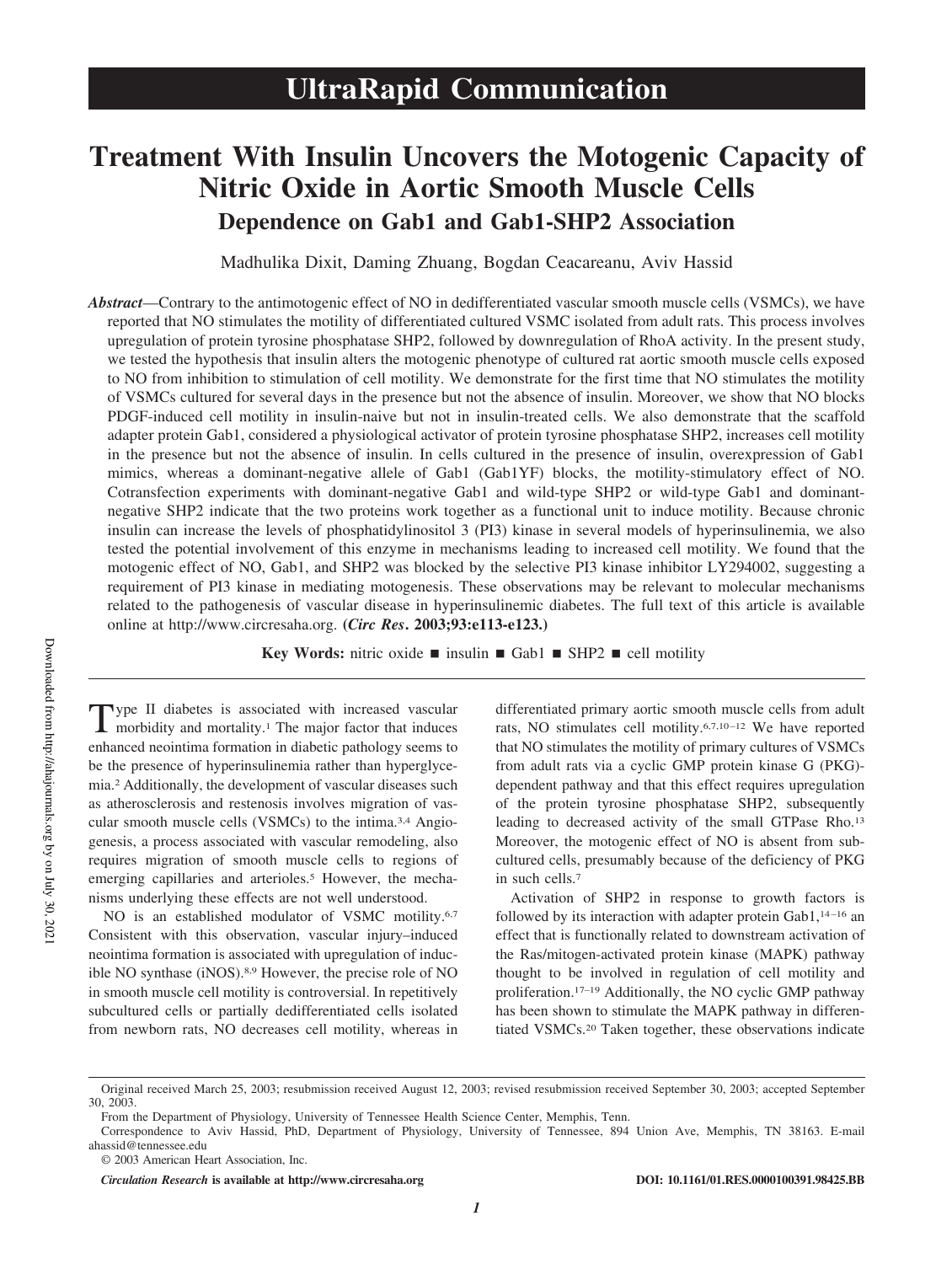that an interaction between Gab1 and SHP2 in differentiated primary aortic smooth muscle cells isolated from adult rat may be necessary to mediate the motogenic effect of NO.

SHP2 is an atypical protein tyrosine phosphatase that is mostly, but not exclusively, associated with a positive role in signal transduction pathways.21,22 SHP2 contains two N-terminal SH2 domains, arranged in tandem, followed by a C-terminal catalytic domain.22,23 Basally, the autoinhibitory influence of its SH2 domains renders the enzyme catalytically inefficient. However, binding of phosphotyrosines to these SH2 domains, such as phosphorylated tyrosine 627 and tyrosine 659 of Gab1, induces a conformational change that activates the enzyme.18,23

Gab1, the mammalian homologue of *Drosophila Daughter of Sevenless* (DOS) is involved in multiple signaling pathways mediated by receptor tyrosine kinases.<sup>24</sup> DOS itself was cloned as a potential substrate of Corkscrew (*Csw*), the Drosophila homologue of mammalian SHP2.<sup>25</sup> Gab1 is expressed ubiquitously during early development, and null mutants in mice are embryonically lethal.<sup>26</sup> These mice also display defective migration of precursor muscle cells. The Gab1 protein is broadly divided into a conserved N-terminal pleckstrin homology (PH) domain, a central proline-rich domain, and multiple tyrosine residues.<sup>16</sup> Phosphorylation of these tyrosine residues creates potential docking sites for SH2 domain containing proteins such as SHP2, p85 subunit of phosphatidylinositol 3 (PI3) kinase, PLC $\gamma$ , or Crk.<sup>16</sup>

In the present study, we tested the hypothesis that insulin alters the motogenic phenotype of cultured rat aortic smooth muscle cells exposed to NO from inhibition to stimulation of motility. Using PKG-replete primary cultures of rat aortic smooth muscle cells as a model, we report the novel finding that NO stimulates motility only when cells are cultured for relatively long periods in the presence of insulin. Moreover, we show that in cells exposed to insulin, NO loses the capacity to decrease platelet-derived growth factor (PDGF) induced motility. We additionally demonstrate that the functional interaction of Gab1 with protein tyrosine phosphatase SHP2 is necessary to explain the motogenic effect of NO. Finally, we show that the motogenic effects of adapter protein Gab1 and protein tyrosine phosphatase SHP2 also require exposure of cells to insulin and that these effects seem to depend on PI3 kinase activity.

## **Materials and Methods**

#### **Materials**

DMEM/F12 and FBS were from CellGro and GIBCO-BRL, respectively. Penicillin, streptomycin, and protease inhibitor cocktail were from Sigma-Aldrich. Insulin was from Collaborative Research. Recombinant human PDGF-BB was from R&D Systems, 2,2- (hydroxynitrosohydrazino) *bis*-ethanamine (DETANO) was from Alexis Biochemicals, anti-Gab1 antibody was from Upstate Biotechnology, and anti-SHP2 antibody was from Transduction Laboratories.

#### **Vascular Smooth Muscle Cell Isolation and Culture**

Male Sprague-Dawley rats (weighing 100 to 150 g) were obtained from Charles River Laboratories (Wilmington, Mass). Aortic smooth muscle cells were isolated and cultured as described previously.<sup>7</sup> Cells were grown in DMEM/F12 medium supplemented with varying concentrations of insulin plus 10% FBS. The medium was changed every 48 hours until cells reached confluency. Each experiment used cells that were maintained in serum-free medium for the 24-hour period before induction of cell motility to elicit motogenic quiescence. All experiments used primary cell culture, and each isolate consisted of cells pooled from two to four individual rat aortas. This study was performed via a protocol approved by the Animal Care and Use Committee of the University of Tennessee Health Science Center, Memphis, in accordance with the *Guide for the Care and Use of Laboratory Animals* (Department of Health and Human Services, NIH publication No. 86-23).

#### **Measurement of Cell Motility**

Motility of primary cells alone or primary cells infected with adenoviral constructs in the presence or absence of NO was determined via a monolayer wounding assay, as described in a previous publication from our laboratory.<sup>7</sup> To prevent the effect of cell proliferation on cell migration, 5 mmol/L hydroxyurea was routinely added to culture media. We previously demonstrated that hydroxyurea has no significant effect on cell migration but blocks proliferation.<sup>7</sup> Motility was quantitated using NIH image software and expressed as distance migrated by cells in 24 hours.

#### **Immunoprecipitation of Gab1**

After experimental incubations, cells were lysed in RIPA buffer (150 mmol/L NaCl, 1% sodium deoxycholate, 0.1% SDS, 1% Triton X-100, and 50 mmol/L Tris, pH 7.2) containing 10 mmol/L sodium orthovanadate, 1 mmol/L phenylmethane sulfonyl fluoride, 5  $\mu$ g/mL aprotinin, and  $5 \mu g/mL$  leupeptin. The lysates (1 mg of protein equivalent) were cleared for 30 minutes at  $4^{\circ}$ C with 5  $\mu$ g normal rabbit IgG followed by immunoprecipitation with  $10 \mu$ g Gab1 antibody overnight at 4°C and addition of protein G-Sepharose beads for 1.5 hours. After washing three times with RIPA buffer, samples were suspended in Laemmli buffer and boiled for 10 minutes and supernatants were loaded on Bis-Tris gels. Transfer of proteins to polyvinylidene difluoride membranes (Immobilon PVDF, Millipore) was followed by blocking in 4% BSA (in Tris-buffered saline supplemented with 0.5% Triton X-100) and probing with anti-SHP2 antibody (1:5000). Blots were then stripped and reprobed for Gab1. Immunoreactive bands were visualized via NEN Western Lightning chemiluminescence reagents (Perkin Elmer).

## **Preparation and Expression of Adenoviral Vectors**

Plasmid pcDNA3HAGab1, containing the wild-type human Gab1 cDNA sequence, was a generous gift from Dr Keigo Nishida (Osaka, Japan). Wild-type Gab1 was excised from pcDNA3HAGab1 followed by subcloning into *Hind*III site of adenovirus pShuttle vector (pAd5CMV). Recombinant adenovirus was obtained by cotransfecting linearized recombinant pShuttle and adenoviral backbone DNA (pAd59.2-100, Gene Transfer Vector Core, University of Iowa) in HEK 293 cells.<sup>27</sup> Site-directed mutagenesis was performed to generate adenovirus expressing Gab1 containing an Y627F mutation (Gab1YF) via the use of polymerase chain reaction cocktail mix from Epicenter Technologies and adenovirus shuttle vector (pShuttle) carrying wild-type Gab1 sequence as template following a published protocol.<sup>28</sup> The following primers were used for sitedirected mutagenesis: 5'-GGAGACAAACAGGTGGAATTCTTA-GATCTCGACTTAGATTC-3' (forward primer) and  $5'$ -GAATCT-AAGTCGAGATCTAAGAATTCCACCTGTTTGTCTCC-3 (reverse primer) (the mutated nucleotide is underlined). The desired mutation was confirmed by sequencing before generation of recombinant adenovirus in HEK 293 cells. Recombinant adenoviral vectors were purified using virakit Adeno4 from Virapur and titrated via tissue culture infection dose assay in HEK293 cells. Confluent primary cells were infected with adenovirus at a multiplicity of infection of  $10^{11}$  pfu/mL. After 24 hours of incubation, fresh medium was added and cells were incubated for an additional 24 hours before the start of experiments. Complementary DNAs of wild-type and inactive human SHP2, the latter of which contains a mutation of the catalytically essential cysteine at residue 463 to serine, were a generous gift from Dr Benjamin Neel (Harvard University, Cam-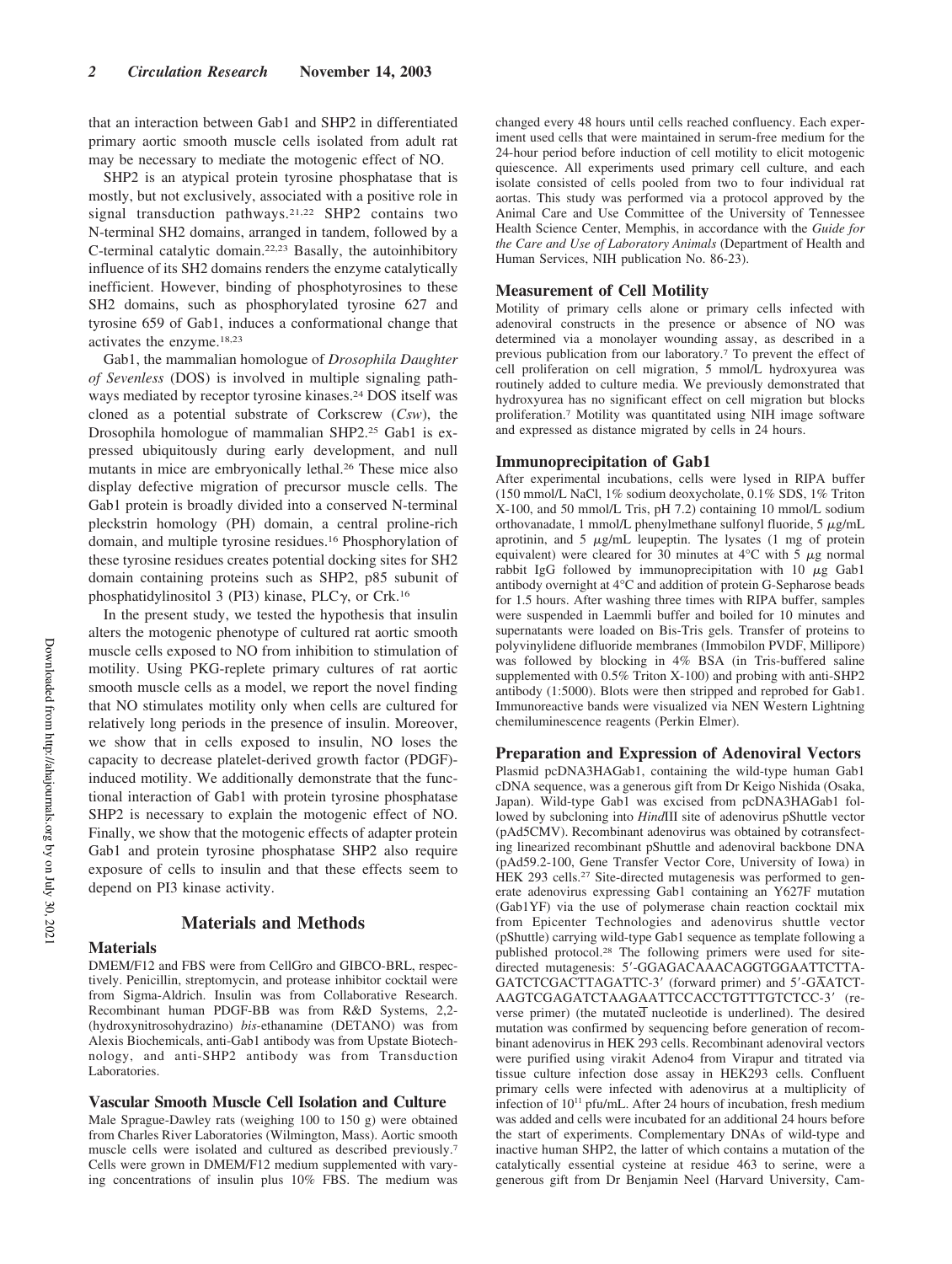

**Figure 1.** NO donor DETANO stimulates motility only in cells chronically treated with insulin. Aortic smooth muscle cells were preincubated in the presence or absence of 100 nmol/L insulin for periods ranging from 30 minutes to 6 days. Quiescent cells were then incubated for 24 hours in the presence or absence of 30  $\mu$ mol/L DETANO and in the continued presence or absence of insulin, and cell motility was measured as described in Materials and Methods. Motility results are expressed as mean $\pm$ SEM of 3 to 5 independent experiments. \*P<0.05 vs respective controls; \*\**P*<0.05 vs DETANO (no insulin).

bridge, Mass). Recombinant adenovirus expressing SHP2 was generated via a kit from Clontech. Complementary DNA expressing the tandem SH2 domains of SHP2, ie, the first 220 amino acids, termed DSH2, was prepared using template cDNA provided by John Easton (St Jude Children's Research Hospital, Memphis, Tenn). Adenovirus expressing DSH2 was prepared as described previously.<sup>13</sup>

#### **Data Analysis**

Data are expressed as mean±SEM and are statistically evaluated using two-way ANOVA, followed by Fisher's test.  $P < 0.05$  is considered statistically significant.

#### **Results**

# **NO-Induced Motility Requires Prolonged Preincubation With Insulin**

Contrary to the role of NO as an antimotogenic agent, NO stimulates motility in primary cultures isolated from adult rats.7,13 For technical reasons, our previous studies were performed in cells cultured in the presence of a commonly used culture supplement, namely insulin  $(5 \mu g/mL; 800$  $nmol/L$ ), transferrin (5  $\mu$ g/mL), and selenious acid (5 ng/mL). We were therefore prompted to test the hypothesis that the presence of insulin may have played a role in NO-induced motility. Thus, we cultured cells in the presence or absence of 100 nmol/L insulin, a concentration commonly used to simulate the effects of high insulin levels in culture.<sup>29,30</sup> As shown in Figure 1, NO donor DETANO stimulated motility in cells preincubated with insulin for 24 hours to 6 days but not in insulin-naive cells or cells preincubated for 30 minutes to 1 hour. Thus, the appearance of the comotogenic effect of insulin is time dependent. It is important to note that the comotogenic effect of insulin is independent of serum, inasmuch as 24-hour preincubation with insulin in the absence of serum is sufficient to uncover this effect (Figure 1).



**Figure 2.** Concentration dependence of DETANO-induced motogenesis. Aortic smooth muscle cells were preincubated for 6 days in the presence of various concentrations of insulin (0 to 100 nmol/L). Quiescent cells were then treated with various concentrations of DETANO in the continued presence or absence of insulin, and cell motility was measured as described in Materials and Methods. Results are expressed as mean±SEM for 3 independent experiments.  $*P< 0.05$  vs 0  $\mu$ mol/L DETANO plus 25 nmol/L insulin; \*\*P<0.05 vs 0 μmol/L DETANO plus 50 nmol/L insulin; \*\*\* $P$ <0.05 vs 0  $\mu$ mol/L DETANO plus 100 nmol/L insulin.

Results shown in Figure 2 provide the concentration dependence of DETANO-induced motogenesis in the presence or absence of three different insulin concentrations. Thus, in the absence of insulin, NO donor was unable to induce cell motility at any concentration. Increasing insulin concentrations increased the potency and effectiveness of NO donor. At 100 nmol/L insulin, as little as 10  $\mu$ mol/L DETANO induced significant motogenesis, whereas at lower insulin concentrations, only higher DETANO concentrations were effective. It is also worth noting that concentrations of NO donor  $>100$  $\mu$ mol/L tended to be less effective. This presumably reflects a cytotoxic effect of NO donor, which decreases protein synthesis at concentrations  $>100 \mu$ mol/L.<sup>31</sup>

## **NO Attenuates PDGF-Induced Cell Motility in the Absence but not the Presence of Insulin Pretreatment**

Several studies have reported that NO decreases agonistinduced VSMC motility.32–34 This prompted us to test the hypothesis that insulin determines the motogenic phenotype induced by NO in the presence of an established motogen such as PDGF, ie, that NO would reduce PDGF-induced cell motility but only in the absence of insulin treatment. Thus, we cultured primary aortic smooth muscle cells in the presence or absence of 100 nmol/L insulin and determined the capacity of NO donor to alter PDGF-induced motility. Figure 3 shows that DETANO significantly attenuated motility induced by PDGF in insulin-naive cells. In contrast, in cells that were exposed to 100 nmol/L insulin for a total of 7 days, the NO donor failed to decrease PDGF-induced motility. Thus, in the presence of prolonged insulin treatment, NO loses the capacity to decrease growth factor–induced cell motility.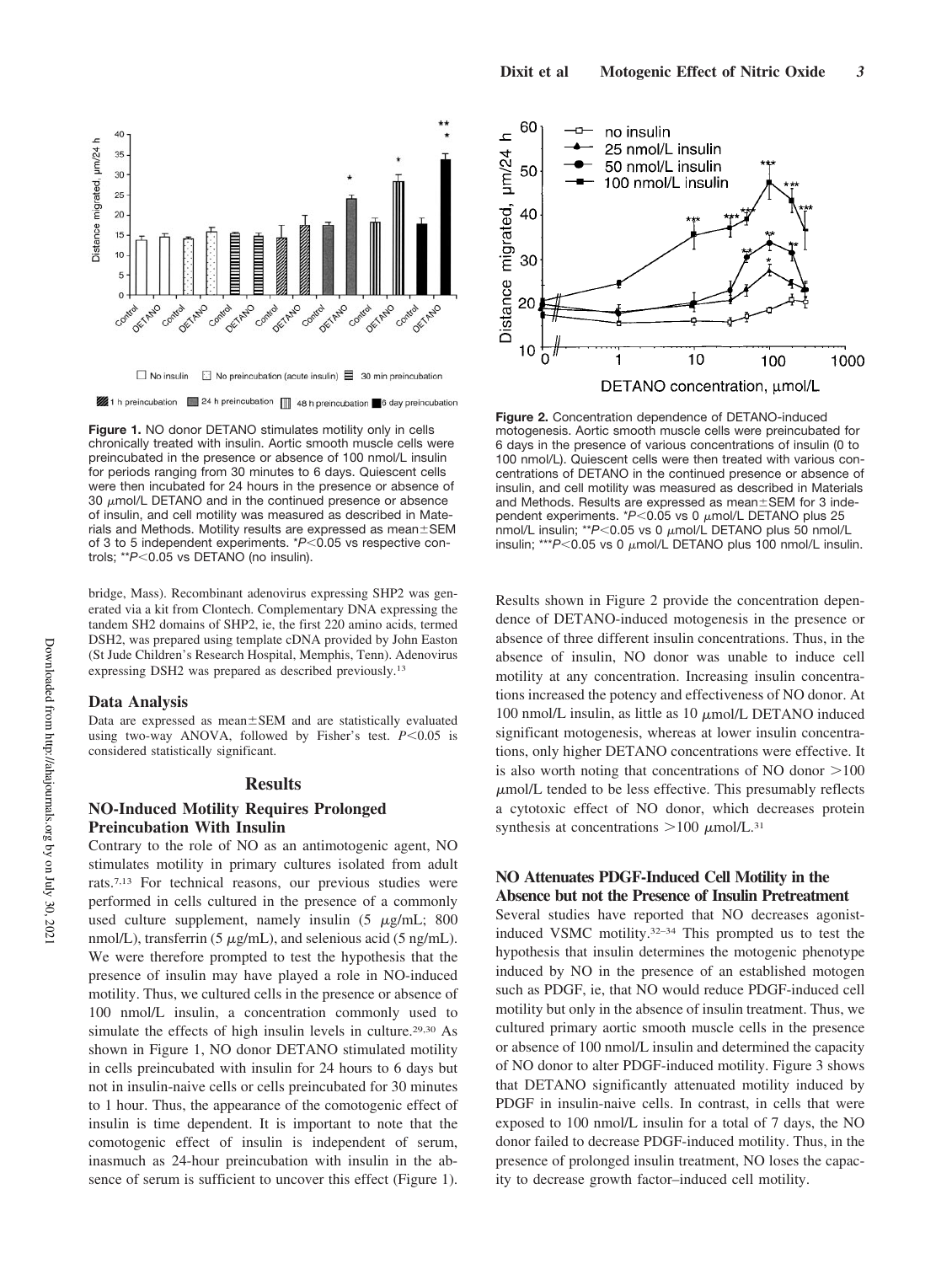

**Figure 3.** NO donor DETANO attenuates PDGF-induced motility in the absence but not presence of long-term insulin treatment. Aortic smooth muscle cells were preincubated for 6 days in the absence or presence of 100 nmol/L insulin. Quiescent cells were then incubated for 24 hours in the absence or presence of 30  $\mu$ mol/L DETANO, PDGF (2 or 5 ng/mL), or PDGF plus DETANO in the continued absence or presence of insulin. Results are expressed as mean ± SEM of 3 independent experiments. \**P*<0.001 vs respective controls; \*\**P*<0.001 vs respective PDGF alone (no insulin); #P>0.05 vs respective PDGF alone (long-term insulin treatment).

# **Overexpression of Gab1 Mimics the Motogenic Effect of NO**

Because upregulation of SHP2 is both sufficient and necessary to account for the motogenic effect of NO, as shown by a previous study,<sup>13</sup> and because Gab1 can activate and recruit SHP2 to the plasma membrane,<sup>16</sup> we sought to determine whether overexpression of Gab1 could induce smooth muscle cell motility. A positive result would demonstrate that Gab1 overexpression is sufficient to induce increased motility. Thus, we treated cells with recombinant adenoviral vectors expressing either enhanced green fluorescent protein (EGFP) as control virus or with vector expressing wild-type Gab1 for 48 hours, followed by measurement of motility in the presence or absence of NO. As shown in Figure 4B, DETANO induced cell motility of primary aortic smooth muscle cells, confirming previous results.<sup>7</sup> Recombinant wild-type Gab1 adenovirus increased transgenic protein expression in aortic smooth muscle cells by  $\approx$  2-fold, as determined by Western blot analysis (Figure 4A). Control virus, expressing EGFP, did not interfere with the basal motility of primary cells or with the capacity of NO donor to stimulate motility. However, overexpression of wild-type Gab1 induced cell motility to the same extent as the NO donor DETANO (Figure 4B). Thus, Gab1 mimics the motility stimulatory effect of NO donor, presumably by directly interacting with and activating SHP2. It is also worth noting that treatment with DETANO plus Gab1 failed to increase motility beyond that induced by either agent alone, consistent with convergent mechanisms stimulated by these agents.



**Figure 4.** Gab1 mimics motogenic effect of NO donor. Aortic smooth muscle cells were infected with recombinant adenovirus expressing EGFP (as control virus) or wild-type Gab1 at a multiplicity of infection of  $\approx$  11, followed by measurement of cell motility as described in Materials and Methods. A, Levels of Gab1 as determined by Western blot analysis. B, Result of Gab1 overexpression on cell motility. Motility results are expressed as mean±SEM of 5 independent experiments. \* $P$ <0.05 vs control (no virus); \*\* $P$ <0.05 vs control virus.

Because SHP2 is upregulated in response to NO and Gab1 can independently mimic the effect of NO, there is a possibility that similar to NO, Gab1 overexpression may also upregulate SHP2 levels; this event could then provide a potential explanation for the motogenic effect of Gab1. However, we failed to detect a significant increase in SHP2 levels in cells overexpressing wild-type Gab1 (data not shown), indicating that the motogenic effect of Gab1 is unlikely to occur via an increase in SHP2 levels. It should also be noted that, unlike its effect on SHP2, NO donor failed to cause an increase in the protein levels of Gab1 (data not shown).

## **Prolonged Treatment With Insulin Is Necessary for SHP2-Induced Cell Motility**

Previous studies from our laboratory showed that SHP2 upregulation is sufficient and necessary to explain NOinduced cell motility in insulin-treated cells.7,13 To determine whether treatment with insulin is necessary to enable the motility-stimulatory effect of overexpressed SHP2, we infected aortic smooth muscle cells, antecedently treated with or without insulin, with adenovirus expressing SHP2 or control adenovirus expressing EGFP. As shown in Figure 5B, SHP2 overexpression induced motility only in cells treated with insulin. The lack of responsiveness to SHP2 in the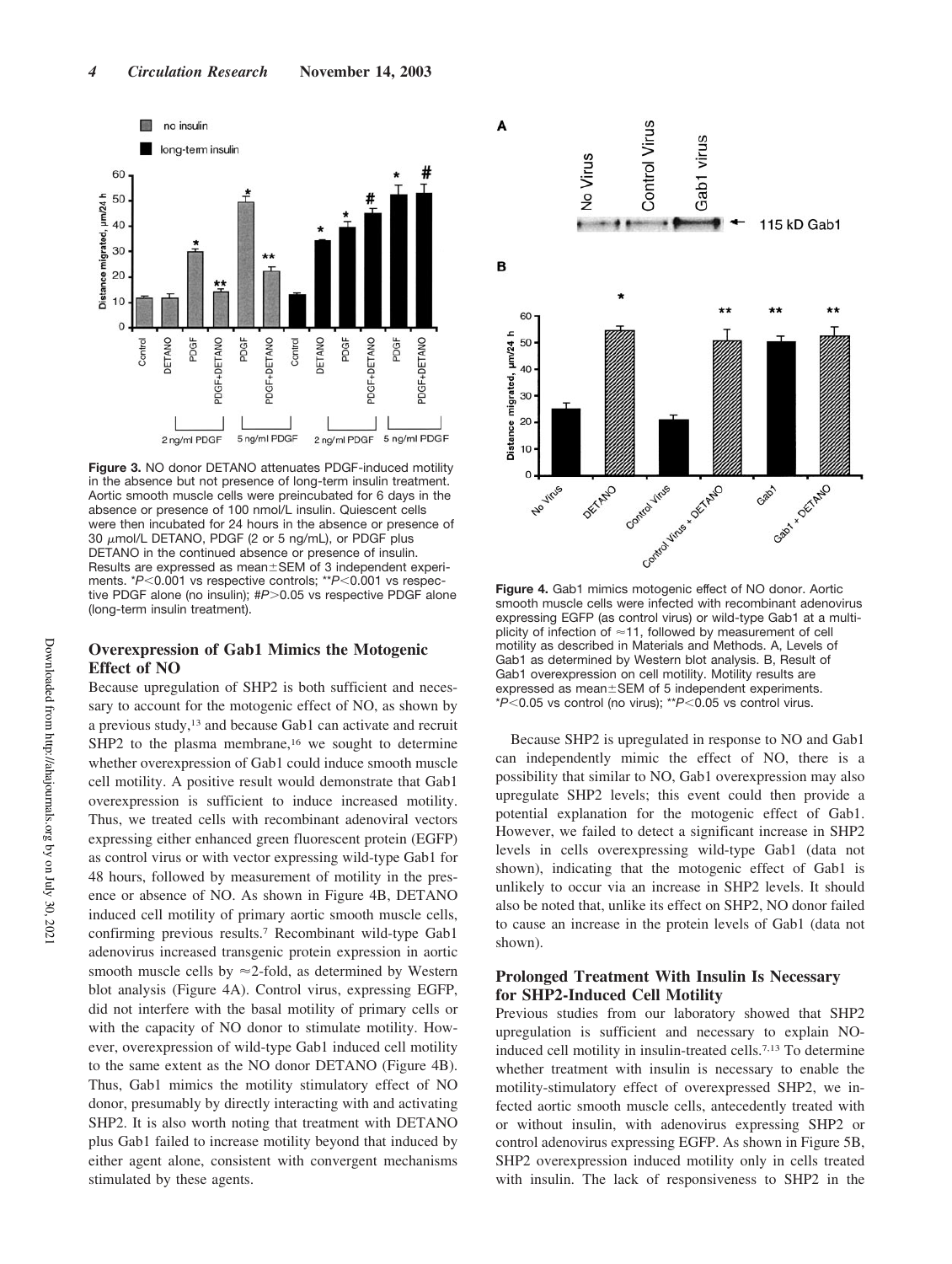



**Figure 5.** Gab1 and SHP2 stimulate motility in cells treated with insulin but not in insulin-naive cells. A, Levels of SHP2 in cells transfected with SHP2-expressing adenovirus in the presence or absence of insulin (7-day treatment) as measured by Western blot analysis. B, Effect of SHP2 overexpression on cell motility. Motility results are expressed as mean±SEM of 4 independent experiments. \* $P$ <0.05 vs control virus plus DETANO (no insulin); \*\* $P$  < 0.05 vs SHP2 (no insulin). C, Levels of Gab1 in cells infected with Gab1-expressing adenovirus in the presence or absence of insulin, as measured by Western blot analysis. D, Effect of Gab1 overexpression on cell motility. Motility results are expressed as mean±SEM of 5 independent experiments. \* $P$ <0.05 vs control virus plus DETANO (no insulin); \*\* $P$ <0.05 vs Gab1 (no insulin).



**Figure 6.** Gab1 is necessary for NO-induced cell motility. Aortic smooth muscle cells were infected with recombinant adenovirus expressing EGFP (as control virus) or Gab1YF at a multiplicity of infection of  $\approx$  11, followed by measurement of cell motility as described in Materials and Methods. A, Levels of Gab1YF protein, as determined by Western blot analysis. B, Effect of Gab1YF expression on cell motility. Motility results are expressed as mean±SEM of 3 independent experiments. \**P*<0.05 vs control virus; \*\**P*<0.05 vs control virus plus DETANO.

absence of insulin was not attributable to deficient expression of SHP2, because expression levels were similar in the presence or absence of insulin (Figure 5A).

## **Prolonged Treatment With Insulin Is Necessary for Gab1-Induced Cell Motility**

These experiments were done to test the hypothesis that the motility-stimulatory effect of Gab1 also requires prolonged exposure to insulin, similar to the requirement of insulin in NOor SHP2-induced motility. Cells cultured in the presence or absence of insulin were infected with adenovirus expressing Gab1. As shown in Figure 5D, Gab1 increased cell motility only in cells pretreated with insulin. The lack of motility in the absence of insulin was not attributable to deficient Gab1 protein expression, because the levels of expression for Gab1 induced by the recombinant adenovirus in the absence or presence of insulin were similar (Figure 5C).

## **Gab1 Function Is Necessary for NO-Induced Smooth Muscle Cell Motility**

We next sought to determine whether, apart from being sufficient, Gab1 may be necessary for NO-mediated smooth muscle cell motility. Thus, we expressed a Gab1 allele that would be expected to function as a dominant-negative agent by blocking the activity of endogenous Gab1 in activation of SHP2. We therefore mutated Gab1 tyrosine residue 627 to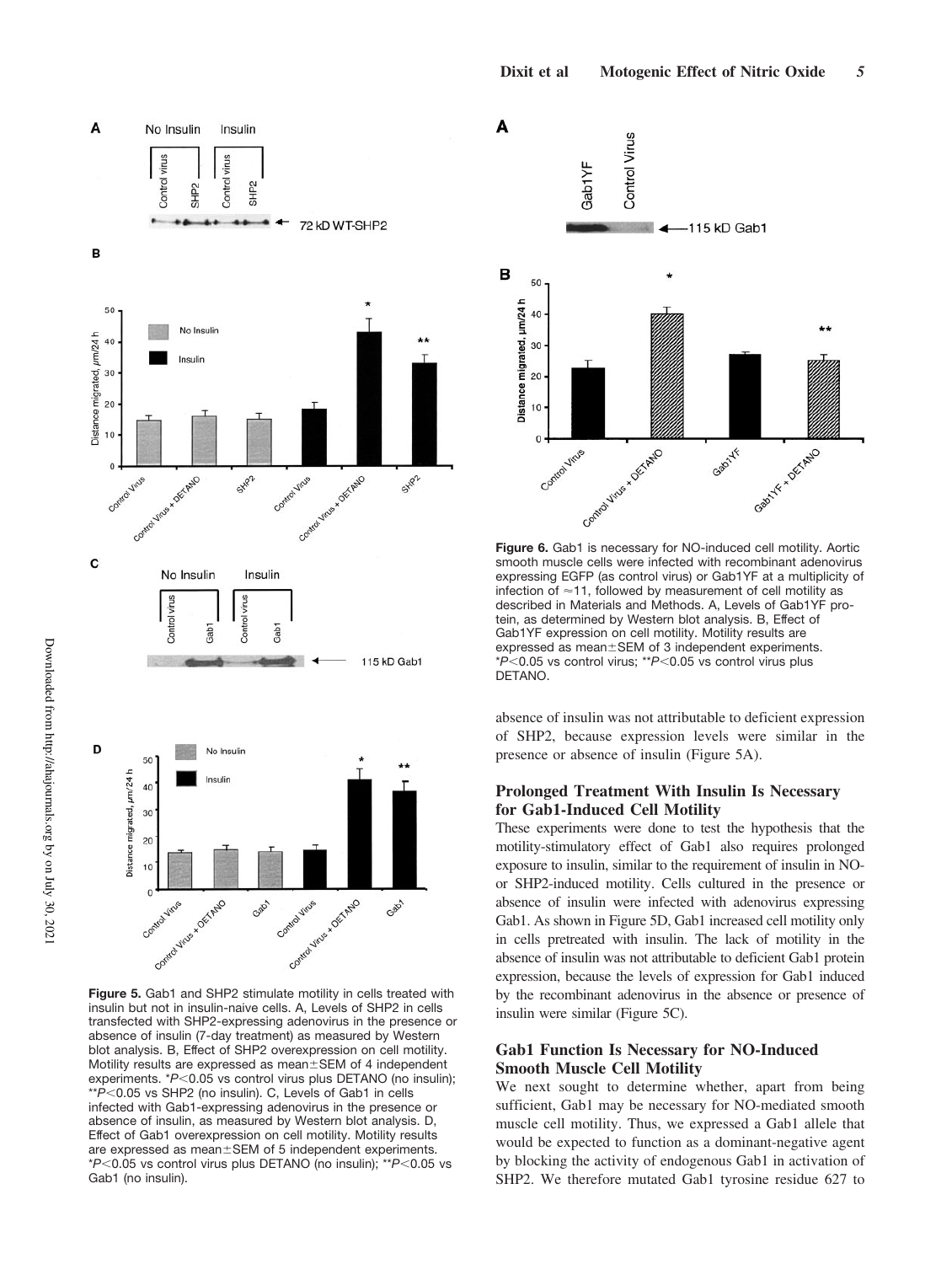phenylalanine. Others have shown that this tyrosine residue is important for interaction of Gab1 with the N-terminal SH2 domain of SHP2, and mutation of this residue to phenylalanine markedly decreases the interaction between Gab1 and SHP2.17–19 We reasoned that if interaction between Gab1 and SHP2 was necessary for NO-induced cell motility, we might block the motility-stimulatory effect of NO donor by hindering this interaction through expression of dominant-negative Gab1YF. Thus, we treated cells with recombinant adenoviral vectors expressing either EGFP, as a control for viral infection per se, or with adenovirus expressing Gab1YF for 48 hours. As shown in Figure 6B, DETANO increased cell motility of differentiated primary cells expressing control virus, thus confirming our earlier results.<sup>7</sup> Moreover, control adenovirus infection did not alter basal or NO-mediated motility of primary aortic smooth muscle cells (data not shown). Furthermore, expression of Gab1YF (4-fold over endogenous Gab1) (Figure 6A) did not have a significant effect on basal motility, but it blocked the motility stimulatory effect of NO (Figure 6B). Thus, Gab1YF acts as dominant-negative mutant and blocks NO-induced motility, suggesting that Gab1 function is necessary for motogenic signaling induced by NO.

## **Motogenic Effect of Gab1 Is Dependent on the Catalytic Activity of SHP2**

In the next set of experiments, we were prompted to determine whether the effect of Gab1 on motility was dependent on the catalytic function of SHP2. We reasoned that if the effect of Gab1 requires SHP2 enzyme activity, then expression of catalytically inactive dominant-negative SHP2, together with Gab1, would block the motility-stimulatory effect of Gab1. In our previous study, we found that an allele expressing the tandem SH2 domains of SHP2 but lacking the rest of the molecule, termed DSH2, functioned as a dominantnegative agent in NO- and SHP2-induced cell motility.<sup>13</sup> As shown in Figure 7B, treatment of cells with adenovirus expressing DSH2 induced significant expression of this polypeptide. Furthermore coexpression of DSH2 did not affect the expression of transgenic Gab1 protein in cells infected with both vectors (Figure 7A). As reported previously,<sup>13</sup> expression of DSH2 alone had no effect on basal cell motility (Figure 7C), but the polypeptide blocked the motility-stimulatory effect of NO, confirming that SHP2 is necessary for NO-induced motility. Moreover, when DSH2 was expressed together with Gab1, it blocked the motility stimulatory effect of Gab1 (Figure 7C), thereby demonstrating that the effect of Gab1 is also dependent on SHP2.

It could be argued that the effect of truncated dominantnegative SHP2 allele DSH2 on Gab1 may be attributable to lack of the remaining protein sequence of SHP2, which may be required for SHP2 to act as an adapter protein.<sup>22</sup> Thus, to additionally investigate whether the catalytic activity of SHP2 is necessary for the effect of Gab1, we cotransduced primary aortic smooth muscle cells with Gab1 and a catalytically inactive SHP2 allele, C463S-SHP2, via adenoviral vectors. The latter allele of SHP2 contains the full sequence, except that the catalytically critical cysteine at residue 463 is mutated to serine, thereby rendering the protein enzymati-



**Figure 7.** Dominant-negative truncated SHP2 polypeptide blocks Gab1-stimulated cell motility. Aortic smooth muscle cells were infected for 24 hours with recombinant adenoviruses for EGFP (control virus), Gab1, DSH2, or Gab1 plus DSH2 for coexpression at multiplicity of infection of 11, followed by 24 hours in the absence of virus and measurement of cell motility, as described in Materials and Methods. A, Levels of Gab1, as measured by Western blot analysis. B, Same blot reprobed with antibody directed against SHP2. It should be noted that this antibody recognizes specifically the N-terminal SH2 domain and is therefore capable of detecting both endogenous SHP2 and ectopic, truncated DSH2 polypeptide. C, Effect of transgenic protein expression on cell motility. Motility results are expressed as mean±SEM of 3 independent experiments. \*P<0.05 vs control virus; \*\**P*<0.05 vs control virus plus DETANO; \*\*\**P*<0.05 vs Gab1.

cally inactive.<sup>35</sup> As shown in Figure 8B, 2-fold overexpression of C463S-SHP2 (relative to endogenous SHP2) had no effect on basal motility, although it blocked NO- or Gab1 mediated cell motility (Figure 8C). Figure 8A verifies increased expression of transgenic wild-type Gab1. Thus, these experiments demonstrate that the motility-stimulatory effect of Gab1 requires functional SHP2.

Based on the independent motogenic effect of Gab1 and SHP2, we were prompted to determine if coexpression of Gab1 and SHP2 would lead to additionally increased cell motility. We observed that coexpression of Gab1 and SHP2 did not increase cell motility compared with the motility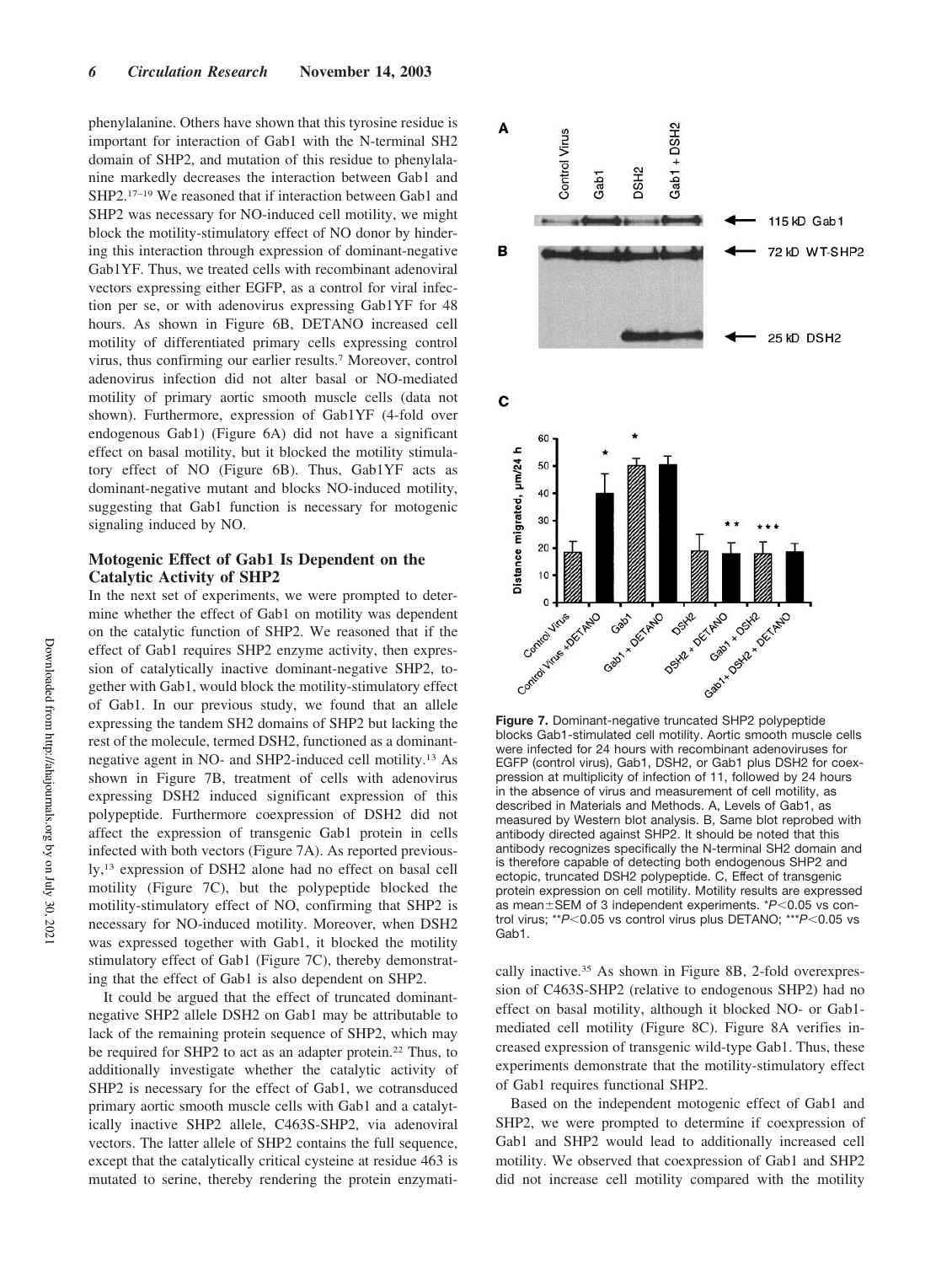

**Figure 8.** Catalytically inactive SHP2 (CS-SHP2) blocks Gab1 stimulated cell motility. Aortic smooth muscle cells were infected with control adenovirus expressing EGFP (control virus), Gab1, CS-SHP2, or CS-SHP2 plus Gab1 at a multiplicity of infection of 11, followed by measurement of motility, as described in Materials and Methods. A, Levels of Gab1 as measured by Western blot analysis. B, Same blot reprobed for SHP2. C, Effect of transgenic protein expression on cell motility. Motility results are expressed as mean±SEM of 3 independent experiments. \**P*<0.05 vs control virus; \*\**P*<0.05 vs control virus plus DETANO; \*\*\**P*<0.05 vs Gab1.

when either of the two adenoviruses was expressed independently (data not shown).

# **Stimulation of Cell Motility by SHP2 Is Blocked by Expression of Dominant-Negative Gab1**

Having shown that the function of Gab1 is necessary to mediate NO-stimulated motility of smooth muscle cells and that the motility-stimulatory effect of Gab1 requires the catalytic activity of SHP2, we wanted to determine whether the reverse would also be true, ie, whether the motilitystimulatory effect of SHP2 would require functional Gab1. We reasoned that if the motility-stimulatory effect of SHP2 were to depend on Gab1 and vice versa, this would indicate that the two proteins work as a unit, probably in the form of a Gab1-SHP2 complex. It is known that such an interaction between Gab1 and SHP2 is indispensable for EGF-induced activation of ERK2 pathway.<sup>36</sup> Furthermore, apart from



**Figure 9.** Dominant-negative Gab1 (Gab1YF) blocks SHP2 stimulated cell motility. Primary cultures of aortic smooth muscle cells were infected with control adenovirus expressing EGFP (control virus), wild-type SHP2, or Gab1YF at a multiplicity of infection of  $\approx$  11, followed by measurement of cell motility, as described in Materials and Methods. A, Levels of Gab1YF were determined by Western blot analysis. B, Levels of WT-SHP2. C, Effect of transgenic protein expression on cell motility. Motility results are expressed as mean ±SEM of 3 independent experiments. \**P*<0.05 vs control virus; \*\**P*<0.05 vs control virus plus DETANO; \*\*\* $P$ <0.05 vs WT-SHP2.

activating SHP2, Gab1 can also be a substrate for the phosphatase activity of SHP2.16,18,22 Coinfection of mutant Gab1YF with WT-SHP2–expressing adenovirus in aortic smooth muscle cells was carried out. As is evident from Figure 9C, overexpression of WT-SHP2 mimicked the motility stimulatory effect of NO donor, in agreement with our previous publication.<sup>13</sup> However, the motogenic effect of SHP2 was blocked when Gab1YF was coexpressed with WT-SHP2. It should be noted that neither of the two adenoviruses affected the expression of the second protein when coinfected in primary cells, as shown by Western blot analysis (Figures 9A and 9B). Because the Gab1YF mutant has been repeatedly shown to have a reduced interaction with SHP2,18,19,36 the results presented in Figure 9C demonstrate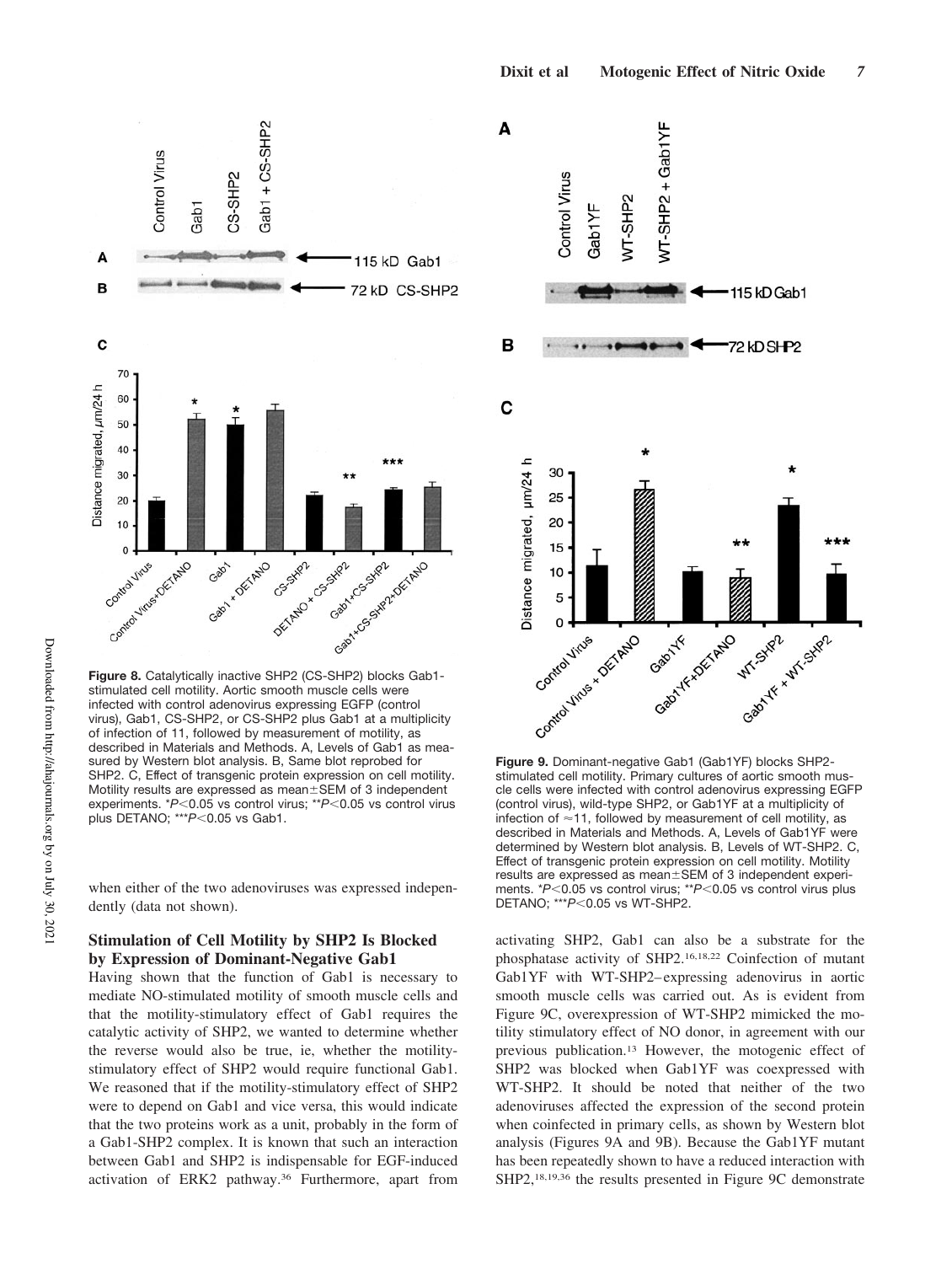

**Figure 10.** NO donor induces increased Gab1 coimmunoprecipitation with SHP2. A, Blot representative of coimmunoprecipitation of SHP2 with Gab1. Cells were treated with or without increasing concentrations of DETANO for 4 hours, followed by cell lysis and immunoprecipitation with antibody directed against Gab1, followed by Western blot analysis of SHP2, as described in Materials and Methods. A previous study indicated that 4 hours is optimal for upregulation of SHP2.<sup>37</sup> B, Same blot was reprobed for Gab1 to normalize for differential immunoprecipitation of Gab1. The specific coimmunoprecipitation of Gab1 via this method was confirmed by performing control immunoprecipitation with irrelevant control antibody (IgG control). C, Results represent the ratio of SHP2 to Gab1, normalized to control (no DETANO), and are the mean $\pm$ SEM of 6 independent experiments.  $*P$ <0.05 vs 0  $\mu$ mol/L DETANO. IP indicates immunoprecipitation; WB, Western blot.

that a functional interaction between Gab1 and SHP2 is necessary to explain NO signaling related to increased motility. Moreover, this finding emphasizes that a requirement of Gab1 for SHP2 and of SHP2 for Gab1 is mutual.

## **Gab1 Interacts With SHP2 in Aortic Smooth Muscle Cells**

The tandem SH2 domains in SHP2 regulate the catalytic activity of SHP2.18,23 Basally, SHP2 is maintained in an autoinhibited state, and binding of a specific phosphotyrosine to the N-terminal SH2 domain induces an allosteric change to release autoinhibition and activate the enzyme. Phosphotyrosines at positions 627 and 659 of Gab1 constitute a biphosphoryl tyrosine–based activation motif involved in activation of SHP2.<sup>18</sup> Given these findings, it is likely that a functional interaction between Gab1 and SHP2 exists in primary aortic smooth muscle cells to mediate signaling events. Because SHP2 protein levels are increased in response to NO,<sup>37</sup> it is also likely that NO donor may amplify a potential Gab1-SHP2 interaction.

To establish an interaction between Gab1 and SHP2 proteins, we performed coimmunoprecipitation experiments. For this purpose, lysates were prepared from cells treated

without or with increasing concentrations of DETANO. These lysates were then subjected to immunoprecipitation with Gab1-specific antibodies, followed by SDS-PAGE and Western blot analysis of SHP2 and Gab1. As shown in Figure 10, SHP2 and Gab1 coimmunoprecipitated even in untreated cells, suggesting constitutive interaction of these proteins in differentiated aortic smooth muscle cells. It should also be noted that specific immunoprecipitation of Gab1 was confirmed via the use of nonspecific rabbit IgG control antibody (Figure 10B). Furthermore, the interaction between Gab1 and SHP2 increased significantly in response to NO donor (Figure 10C). In this complex, Gab1 may stimulate downstream signaling by either recruiting SHP2 to an appropriate subcellular location or by maintaining the enzyme in an activated state in response to NO. Hence, the Gab1-SHP2 interaction seems to be functionally important for NO-induced cell motility.

## **DETANO-, SHP2-, or Gab1-Induced Smooth Muscle Cell Motility Is Blocked by Selective PI3 Kinase Inhibitor**

The finding that DETANO-induced as well as Gab1- or SHP2-induced motility of primary aortic smooth muscle cells requires preincubation with insulin indicates that these agonists most likely function via a common signaling pathway. PI3 kinase is likely to be important for recruitment of Gab1 to the plasma membrane via an increase of phosphatidylinositol-3,4,5-trisphosphate levels.38,39 Moreover, PI3 kinase activity has been reported to be necessary for VSMC motility, and it has been recently shown that chronic insulin exposure is associated with increased protein levels and enzyme activity of PI3 kinase in primary 3T3-L1 adipocytes or intact rats.29,40,41 These findings prompted us to test the hypothesis that NO-induced motility requires PI3 kinase activity. As shown in Figure 11A, the selective PI3 kinase inhibitor LY294002 significantly attenuated DETANO-induced motility. LY294002 also attenuated Gab1- and SHP2-induced motility (Figure 11B). These findings support the notion that PI3 kinase activity is necessary for NO-, Gab1-, or SHP2 induced VSMCs.

#### **Discussion**

We provide novel evidence that exposure of aortic smooth muscle cells to insulin alters the effect of NO from that of an inhibitor of cell motility to that of stimulator. Insulin induces comotogenesis in the absence of its own motogenic effect. Moreover, the comotogenic effect of insulin is independent of serum, because it is manifested in cultures maintained in serum-free medium.

It may be argued that the comotogenic effect of insulin is attributable to cross-activation of the insulin-like growth factor 1 (IGF1) receptor. However, at the concentration of insulin used for most of this study (100 nmol/L), insulin failed to phosphorylate the IGF1 receptor in our cells (data not shown). Another group has also reported that insulin fails to cross-activate the IGF1 receptor in VSMCs at concentrations up to 100 nmol/L.<sup>30</sup> It is also theoretically possible that prolonged insulin treatment may have led to an increase in total cell number, an effect that may have been indirectly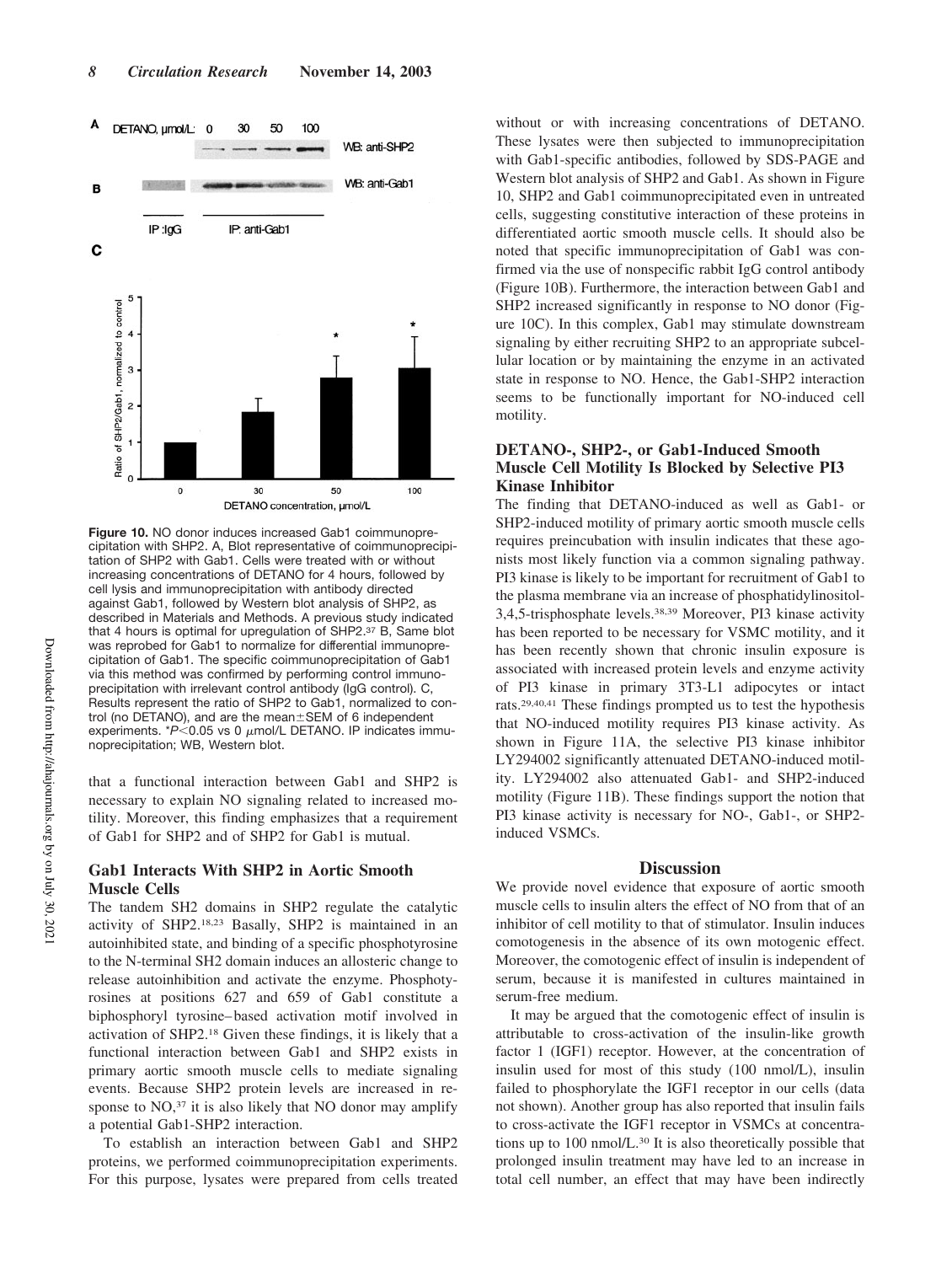

**Figure 11.** NO-, Gab1-, or SHP2-mediated motility is blocked by the selective PI3 kinase inhibitor LY294002. Aortic smooth muscle cells were grown to confluency in the presence of 100 nmol/L insulin. After 24 hours of culture in serum-free medium, motility was assessed as described in Materials and Methods. A, Effects of DETANO (30  $\mu$ mol/L), LY294002 (50  $\mu$ mol/L), or DETANO plus LY294002 on VSMC motility. Results are expressed as mean±SEM for 3 independent experiments. \**P*0.05 vs DETANO. B, Effect of LY294002 on Gab1- or SHP2 mediated motility. Results are expressed as mean $\pm$ SEM for 4 independent experiments. \**P*<0.05 vs respective controls. Overexpression of Gab1 and SHP2 was confirmed by Western blot analysis (data not shown).

responsible for increased cell motility. However, we did not observe a significant difference in the number of cells grown in the presence or absence of insulin (data not shown). Moreover, the total protein yields from cells grown in the presence or absence of insulin were not significantly different (data not shown). The capacity of insulin to uncover the motogenic effect of NO is therefore independent of altered cell number and overall cellular protein levels. These findings also additionally support the notion that insulin-induced comotogenesis is independent of IGF1 receptor crossactivation, because activation of the latter receptor would have increased cell number.

In the present study, we also report the novel finding of an obligatory involvement of the adapter protein Gab1 and its interaction with SHP2 in NO-induced cell motility in differentiated aortic smooth muscle cells. Additionally, we demonstrate that, similar to NO, the motogenic effect of Gab1 and SHP2 on VSMCs requires sustained preexposure to insulin. This suggests that the requirement of preexposure to insulin

for NO-induced motility may be to drive Gab1-SHP2– dependent molecular events in the direction of increased motility. The fact that cell motility induced by NO, Gab1, or SHP2 was similarly attenuated by the PI3 kinase inhibitor LY294002 supports the notion that these agonists function via a common pathway, likely involving PI3 kinase. It has been demonstrated that membrane localization of Gab1 is dependent on the binding of its  $PH$  domain to  $PIP_3$ , the product of PI3 kinase activity.38,39 Independently, it is known that diet-induced models of type II diabetes, which are characterized by chronic hyperinsulinemia, are associated with elevation of basal PI3 kinase activity.<sup>29,41,42</sup> Thus, it is possible that sustained exposure of VSMCs will lead to an overall increase in PI3 kinase activity, resulting in increased levels of PIP<sub>3</sub> for appropriate membrane localization of the Gab1-SHP2 complex. Whether chronic insulin treatment in our experimental system leads to an increase in PI3 kinase activity is the subject of present investigation in our laboratory.

The finding that catalytically inactive SHP2 blocks the motility stimulatory effect of Gab1 indicates that, similar to NO, Gab1 requires association with enzymatically active SHP2 to stimulate motility. Conversely, the motilitystimulatory effect of SHP2 depends on the presence of functional Gab1, thereby indicating that the two proteins function as a unit. It should be noted that Gab1 mimics the NO effect on cell motility but fails to upregulate SHP2 levels, suggesting that the motogenic capacity of Gab1 is independent of SHP2 upregulation. It should also be noted that NO fails to increase the protein levels of Gab1, indicating that endogenous Gab1 levels are sufficient to mediate increased motility and that the role of NO is to upregulate SHP2 or to functionally activate Gab1. Moreover, coexpression of Gab1 and SHP2 fails to increase motility beyond the use of either agent alone. The interpretation of this finding is 2-fold; either both Gab1 and SHP2 serve mechanistically equivalent functions, as suggested by our hypothesis, or, equally likely, treatment with Gab1 or SHP2 alone induces maximal cell motility that cannot be additionally increased by combining these agents.

Gab1 is an adapter protein that links SHP2 to Sos and thus to the Ras/MAPK pathway.<sup>19</sup> The fact that increased SHP2 activity correlates with enhanced MAPK activity suggests that in our experimental system, Gab1-SHP2 interaction may be involved in downstream activation of the MAPK pathway. Tyrosine phosphorylation of SHP2 has been reported to induce an increase in its enzyme activity.<sup>43</sup> However, we previously reported that although NO increased protein levels and activity of SHP2, it failed to increase overall SHP2 phosphotyrosine levels.<sup>13</sup> The present results are supportive of the existence of a mechanism formally independent of SHP2 tyrosine phosphorylation. Thus, it seems that after NO treatment, an increase of Gab1-SHP2 binding may activate the enzyme, thereby leading to dephosphorylation of downstream proteins. However, the identity of such SHP2 substrates remains to be determined. It is likely that Gab1 recruits SHP2 to the plasma membrane and thus to the vicinity of its potential substrates via its PH domain. Such localization of SHP2 may be necessary to decrease the activity of Rho or to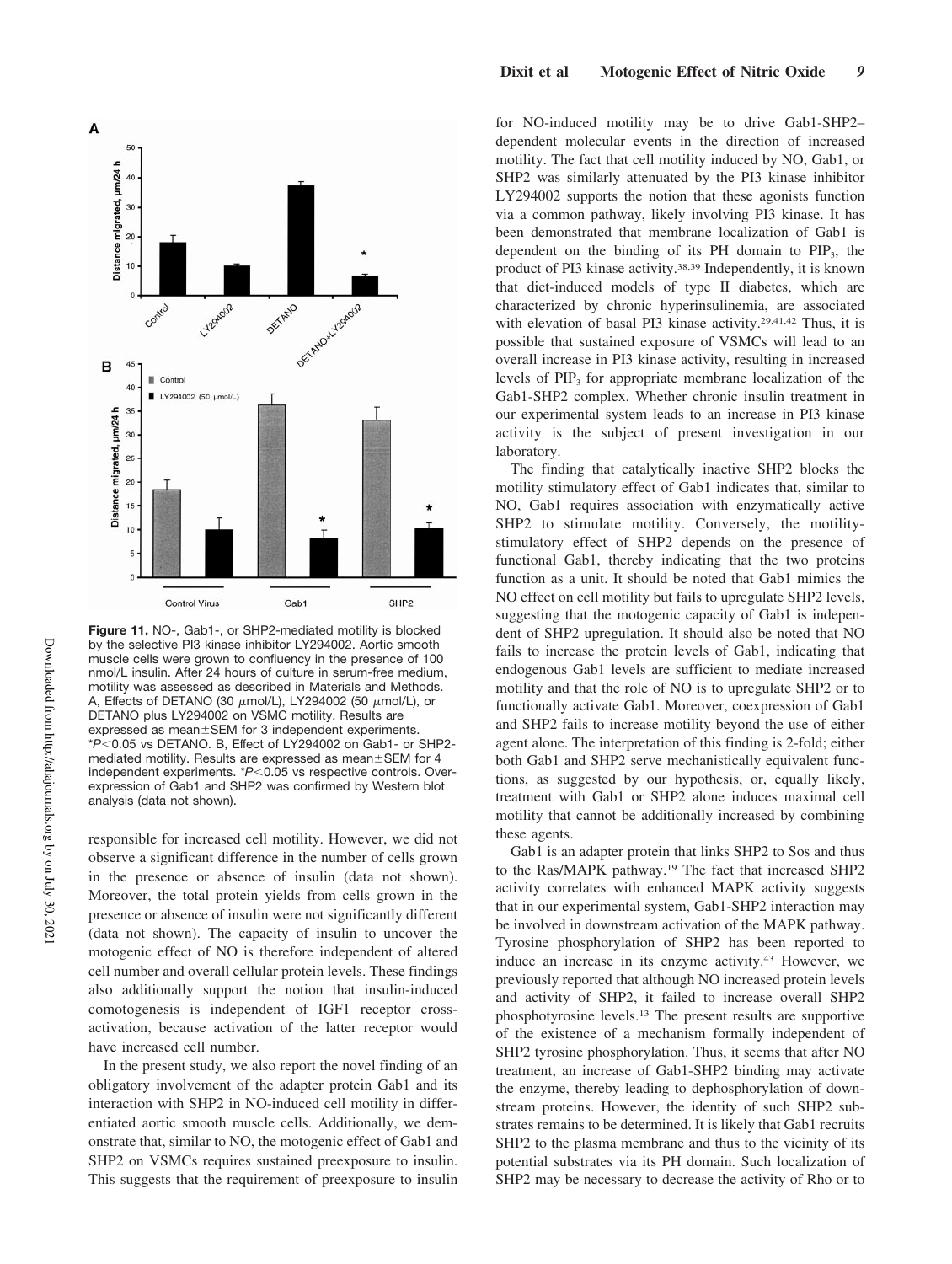induce dephosphorylation of adhesion molecules, thereby decreasing cell adhesion and leading to cell motility.<sup>7</sup> Although the substrates for SHP2 largely remain unidentified, a candidate protein is  $pp60<sup>src</sup>$ , the activity of which is increased via dephosphorylation of a negative regulatory phosphotyrosine residue.<sup>44</sup> Additionally, there are reports that Src may be a substrate for the phosphatase activity of SHP2.<sup>45</sup> Experiments in progress aim to test the hypothesis that NO has the capacity to activate Src via SHP2. Although we have shown that a functional interaction between Gab1 and SHP2 is necessary to explain the motogenic effect of NO, additional studies are required to determine the exact role of Gab1 in this pathway. The insulin-dependent molecular events that govern the motogenic capacity of NO and the exact biochemical role of Gab1 in this process are the subjects of present investigation in our laboratory.

Endogenous NO is thought to play an important role in modulating neointima formation, based on the findings that iNOS level is upregulated in vascular injury and that overexpression of NO synthase attenuates, whereas inhibition of NO synthase enhances, neointima formation.8,9,46,47 However, the latter findings are somewhat controversial, inasmuch as neointima formation is actually attenuated in iNOS knockout mice.<sup>48</sup> Moreover, treatment of angioplasty patients with NO donors failed to show a significant benefit relative to neointimal expansion.49,50 Given our present findings and the increased occurrence of cardiovascular morbidity in hyperinsulinemia and overt type II diabetes mellitus, it is reasonable to speculate that under conditions of hyperinsulinemia and the presence of vascular injury, increased levels of NO may contribute to neointimal enlargement, rather than the reverse. It is also possible that hyperinsulinemia may contribute to loss of the inhibitory effect of NO against growth factor– induced cell motility and neointima formation. However, to our knowledge, there are no studies of the effect of NO or endogenous NO synthase inhibition on neointima formation in hyperinsulinemic animal models or in humans with type II diabetes. Therefore, until such studies are completed, we cannot rule out the possibility that our results represent a tissue culture artifact unrelated to in vivo events. However, it should also be pointed out that previous experiments using tissue culture have accurately predicted many if not most in vivo findings related to the effects of NO.

In summary, we have reported several novel findings. First, we have shown that NO increases the motility of differentiated primary cultures of aortic smooth muscle cells continuously exposed to relatively high levels of insulin through a mechanism requiring Gab1. Second, we have shown that the motility-stimulatory effect of Gab1 is manifested in the presence but not the absence of insulin, consistent with its involvement in NO-induced motility. Third, we have reported that the motility-stimulatory effect of NO is dependent on a functional interaction between adapter protein Gab1 and protein tyrosine phosphatase SHP2. Finally, we have shown that the stimulation of cell motility by Gab1 or SHP2 requires prolonged exposure to insulin. Inasmuch as SHP2 has been reported to transduce the effects of several important cardiovascular agonists,<sup>51</sup> our results could have relevance potentially wider than just mechanisms related to the role of NO in cardiovascular remodeling.

#### **Acknowledgments**

This work was supported by US Public Health Service grant HL-63886 and by the Vascular Biology Center, University of Tennessee, Memphis. The authors would like to thank Dr Keigo Nishida for providing the cDNA for human Gab1, Dr Benjamin Neel for the cDNAs of wild-type and catalytically inactive SHP2, and Dr Beverly Davidson for providing the kit for adenovirus generation.

#### **References**

- 1. Resnick HE, Howard BV. Diabetes and cardiovascular disease. *Annu Rev Med*. 2002;53:245–267.
- 2. Indolfi C, Torella D, Cavuto L, Davalli AM, Coppola C, Esposito G, Carriero MV, Rapacciuolo A, Di Lorenzo E, Stabile E, Perrino C, Chieffo A, Pardo F, Chiariello M. Effects of balloon injury on neointimal hyperplasia in streptozotocin-induced diabetes and in hyperinsulinemic nondiabetic pancreatic islet-transplanted rats. *Circulation*. 2001;103: 2980–2986.
- 3. Ross R. The pathogenesis of atherosclerosis: a perspective for the 1990s. *Nature*. 1993;362:801–809.
- 4. Casscells W. Migration of smooth muscle and endothelial cells: critical events in restenosis. *Circulation*. 1992;86:723–729.
- 5. Schaper W, Ito WD. Molecular mechanisms of coronary collateral vessel growth. *Circ Res*. 1996;79:911–919.
- 6. Sarkar R, Meinberg EG, Stanley JC, Gordon D, Webb RC. Nitric oxide reversibly inhibits the migration of cultured vascular smooth muscle cells. *Circ Res*. 1996;78:225–230.
- 7. Brown C, Pan X, Hassid A. Nitric oxide and C-type atrial natriuretic peptide stimulate primary aortic smooth muscle cell migration via a cGMP-dependent mechanism: relationship to microfilament dissociation and altered cell morphology. *Circ Res*. 1999;84:655–667.
- 8. Yan Z, Hansson GK. Overexpression of inducible nitric oxide synthase by neointimal smooth muscle cells. *Circ Res*. 1998;82:21–29.
- 9. Hansson GK, Geng YJ, Holm J, Hardhammar P, Wennmalm A, Jennische E. Arterial smooth muscle cells express nitric oxide synthase in response to endothelial injury. *J Exp Med*. 1994;180:733–738.
- 10. Hassid A, Yao J, Huang S. NO alters cell shape and motility in aortic smooth muscle cells via protein tyrosine phosphatase 1B activation. *Am J Physiol*. 1999;277:H1014–H1026.
- 11. Hassid A, Huang S, Yao J. Role of PTP-1B in aortic smooth muscle cell motility and tyrosine phosphorylation of focal adhesion proteins. *Am J Physiol*. 1999;277:H192–H198.
- 12. Gurjar MV, Sharma RV, Bhalla RC. eNOS gene transfer inhibits smooth muscle cell migration and MMP-2 and MMP-9 activity. *Arterioscler Thromb Vasc Biol*. 1999;19:2871–2877.
- 13. Chang Y, Ceacareanu B, Dixit M, Sreejayan N, Hassid A. Nitric oxide–induced motility in aortic smooth muscle cells: role of protein tyrosine phosphatase SHP-2 and GTP-binding protein Rho. *Circ Res*. 2002;91: 390–397.
- 14. Fan S, Ma YX, Gao M, Yuan RQ, Meng Q, Goldberg ID, Rosen EM. The multisubstrate adapter gab1 regulates hepatocyte growth factor (scatter factor)-c-met signaling for cell survival and DNA repair. *Mol Cell Biol*. 2001;21:4968–4984.
- 15. Kim SO, Loesch K, Wang X, Jiang J, Mei L, Cunnick JM, Wu J, Frank SJ. A role for Grb2-associated binder-1 in growth hormone signaling. *Endocrinology*. 2002;143:4856–4867.
- 16. Gu H, Neel BG. The "Gab" in signal transduction. *Trends Cell Biol*. 2003;13:122–130.
- 17. Cunnick JM, Meng S, Ren Y, Desponts C, Wang HG, Djeu JY, Wu J. Regulation of the mitogen-activated protein kinase signaling pathway by SHP2. *J Biol Chem*. 2002;277:9498–9504.
- 18. Cunnick JM, Mei L, Doupnik CA, Wu J. Phosphotyrosines 627 and 659 of Gab1 constitute a bisphosphoryl tyrosine-based activation motif (BTAM) conferring binding and activation of SHP2. *J Biol Chem*. 2001; 276:24380–24387.
- 19. Cai T, Nishida K, Hirano T, Khavari PA. Gab1 and SHP-2 promote Ras/MAPK regulation of epidermal growth and differentiation. *J Cell Biol*. 2002;159:103–112.
- 20. Komalavilas P, Shah PK, Jo H, Lincoln TM. Activation of mitogen-activated protein kinase pathways by cyclic GMP and cyclic GMP-